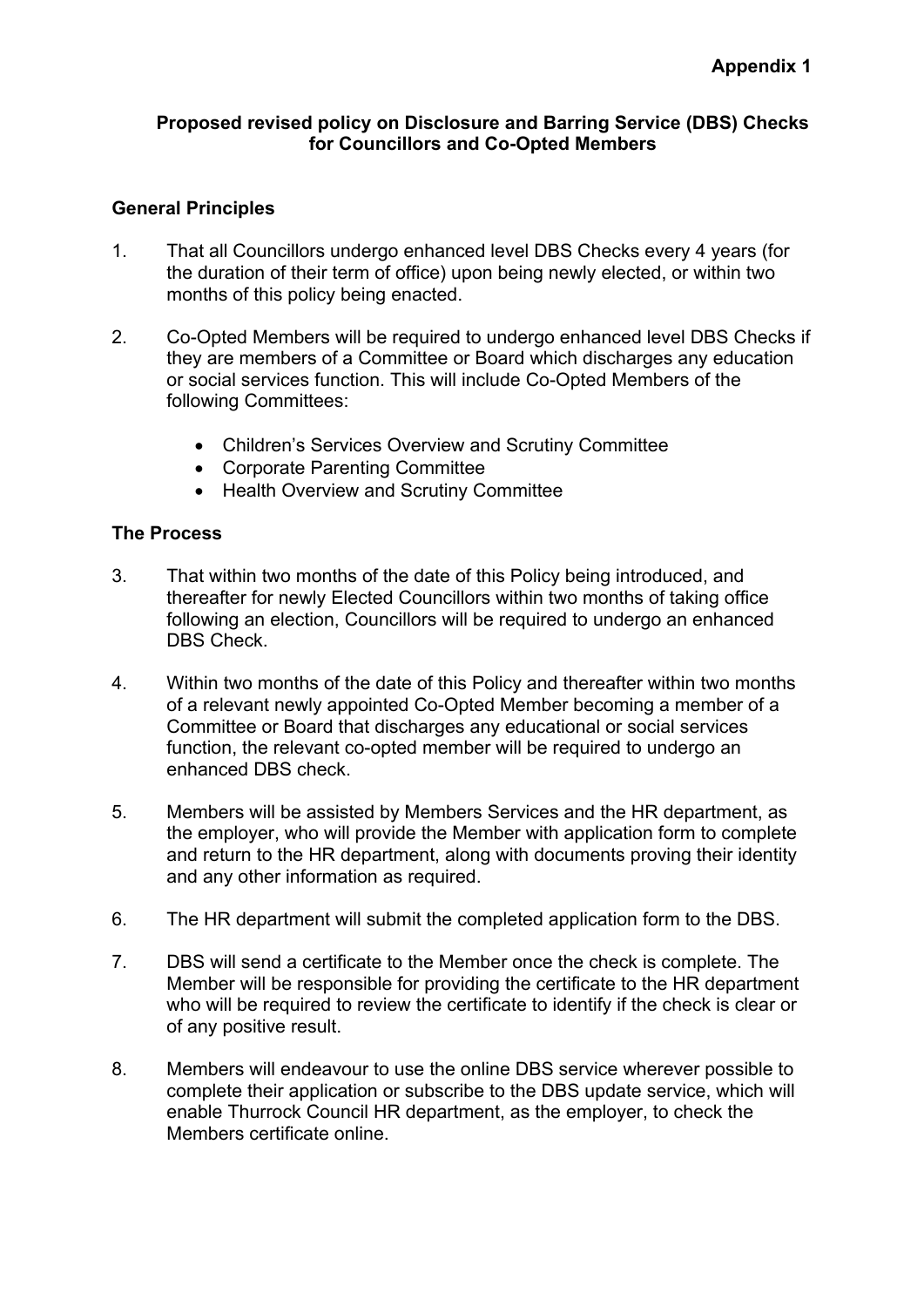- 9. Once the certificate is reviewed by the HR department they would be expected to notify the Monitoring Officer of the result and any other information as required. The Monitoring Officer will maintain a record of the date a check was requested, the date a response was received and a 'list' of all those to whom the disclosure or disclosure information has been revealed together with other relevant information. In accordance with Section 124 of the Police Act 1997 disclosure information will only be passed to those people who are authorised to receive it in the course of their duties. It is a criminal offence to pass this information to anyone who is not entitled to receive it.
- 10. Where a check is not clear, for instance, it contains details of an offence, the Councillor or co-opted member will be required to provide a copy of the DBS certificate to the Monitoring Officer within 28 days of the date of issue of the DBS certificate, unless the content of the DBS certificate is disputed and the dispute is raised with the DBS within 3 months of the date of issue, in which case the certificate must be provided to the Monitoring Officer within 28 days following the outcome of the dispute.
- 11. Disclosure information will only be used for the specific purpose for which it is requested and for which the applicant's full consent has been given.
- 12. Records of the Disclosure Number will be kept electronically, along with the date of issue. Where Disclosure Information is made available this will be kept securely and destroyed within six months in line with the DBS Code of Practice and the Data Protection Act. Once the retention period has elapsed, any disclosure information will be destroyed by secure means. While awaiting destruction, disclosure information will remain secured.
- 13. No photocopy or other image of the disclosure or any copy or representation of the contents of a disclosure will be kept. However, as stated above, the Monitoring Officer will maintain a register of the date of the request for and issue of a disclosure, the name of the subject, the type of disclosure requested, the position for which the disclosure was requested, the unique reference number of the disclosure and the detail of any decision taken as a result of the disclosure.

# **Portability**

14. DBS certificates are not portable other than those between individuals registered with the online DBS update service. Members will not be able to use their DBS check undertaken by the Council for any other purposes outside of their Council role, for instance in any volunteering opportunities or work with community groups as members of Boards they were not appointed to by the Council.

# **The Use of Disclosure Information**

15. The existence of a criminal record or other information revealed as a result of an enhanced DBS check will not automatically debar a Councillor from holding office.